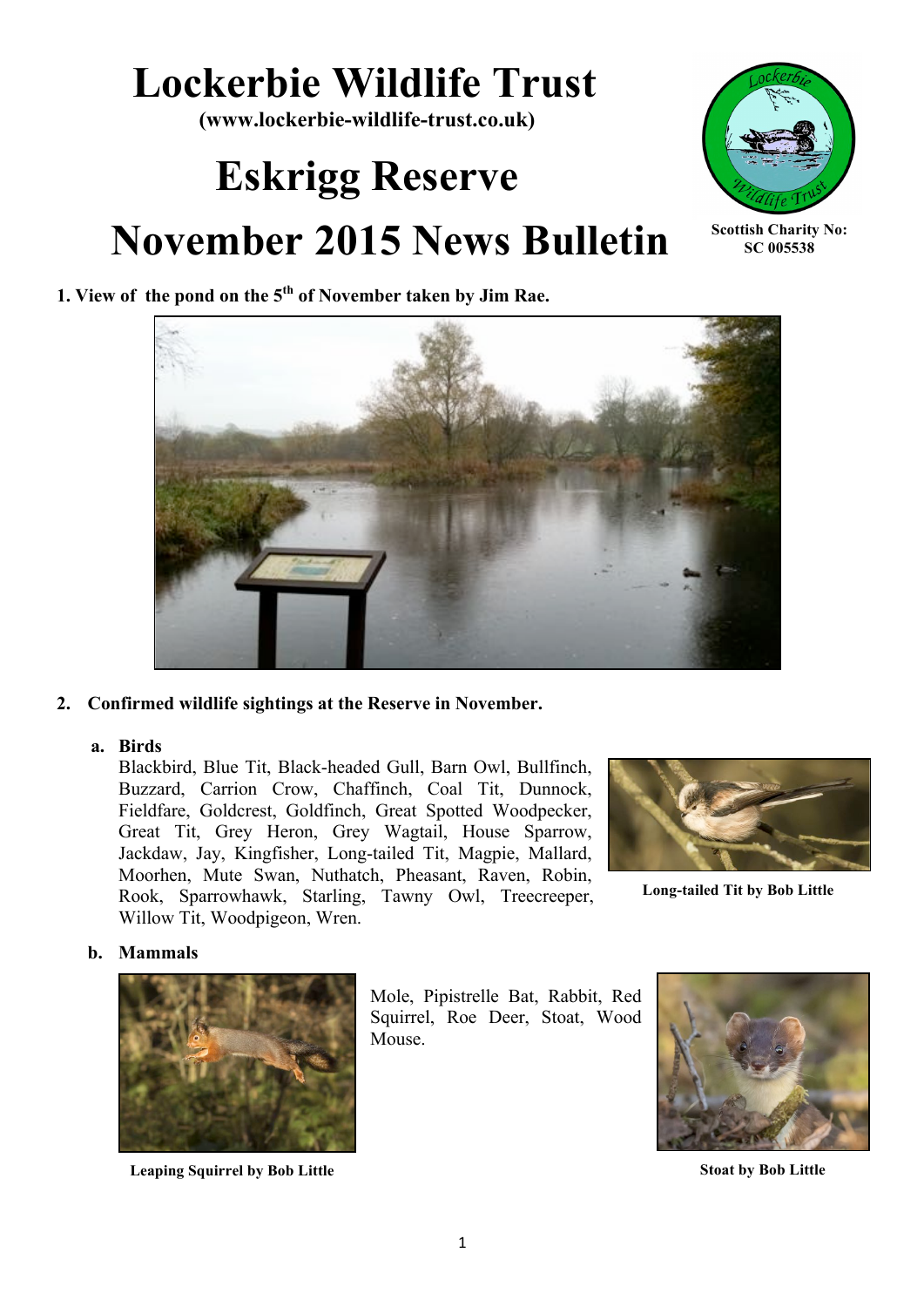#### **3. November photo-gallery.**



**Row 1: Kingfisher (LC), Red Squirrel (LC), Jay (LC) Row 2: Silver Y (AL), Great Spotted Woodpecker (LC), Black Darter (AL) Row 3: Chanterelle (JR), Robin (JR), Fly Agaric var. aureola (JR) Row 4: Wren (BL), Stoat (BL), Sparrowhawk (AL) Row 4: Scarlet Waxcap (GT), Purple Jellydisc (GT), Crested Coral (GT)**

**Photographs by: Andrina Laidler (AL), Bob Little (BL), George Trudt (GT), Jim Rae (JR), Lorraine Cumming (LC).**